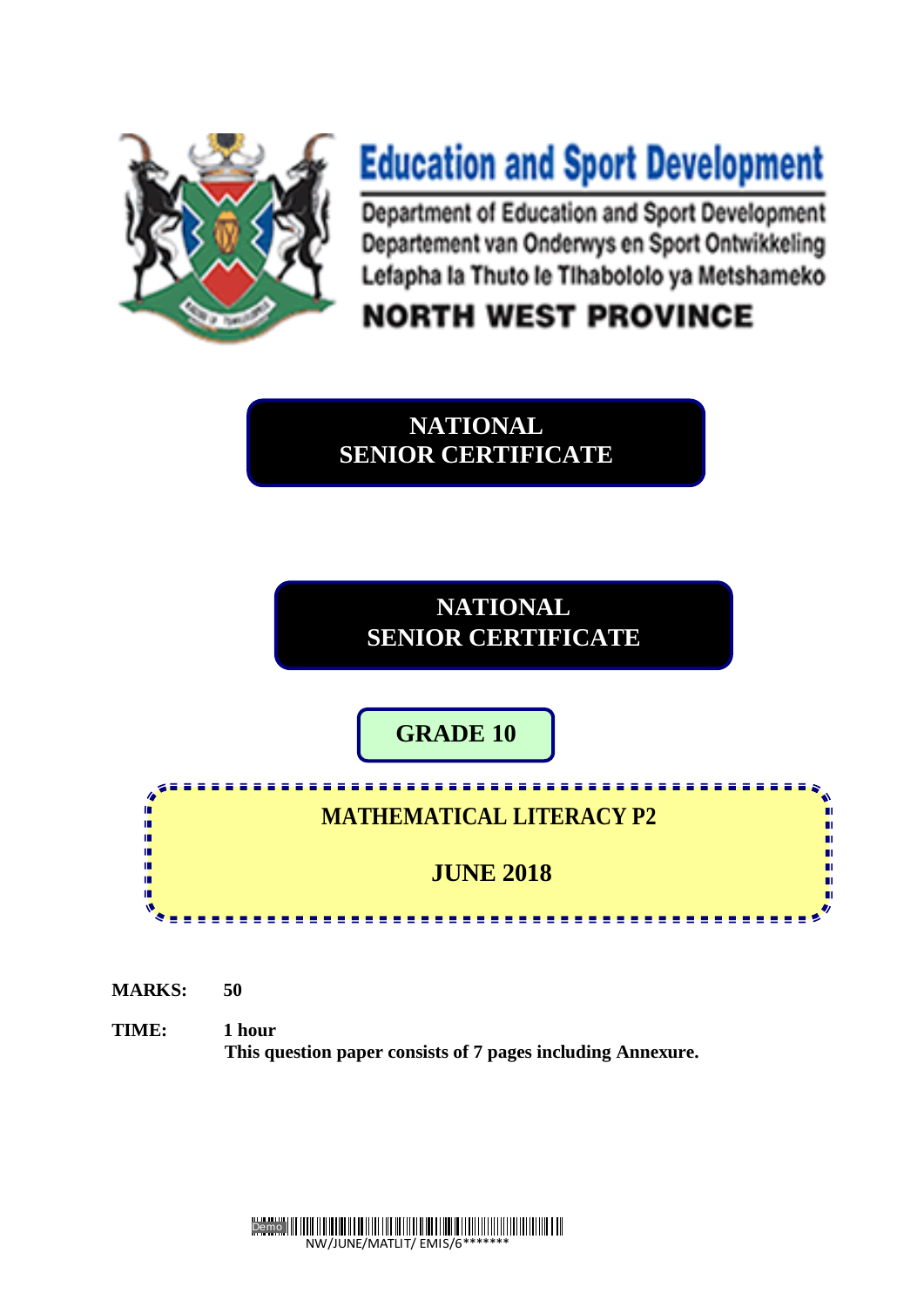#### **INSTRUCTIONS AND INFORMATION**

- 1. This question paper consist of FOUR questions. Answer ALL questions.
- 2. Use ANNEXURE A to answer QUESTION 3.
- 3. Number the answers correctly according to the numbering system used in the question paper.
- 4. You may use an approved calculator (non-programmable and non-graphical) unless stated

otherwise.

- 5. ALL the calculations must be clearly shown.
- 6. Round off ALL final answers appropriately according to the given context, unless stated

otherwise.

.

- 7. Units of measurement MUST be indicated, were applicable.
- 8. Diagrams are NOT necessarily drawn to scale, unless stated otherwise.
- 9. Write neatly and legibly.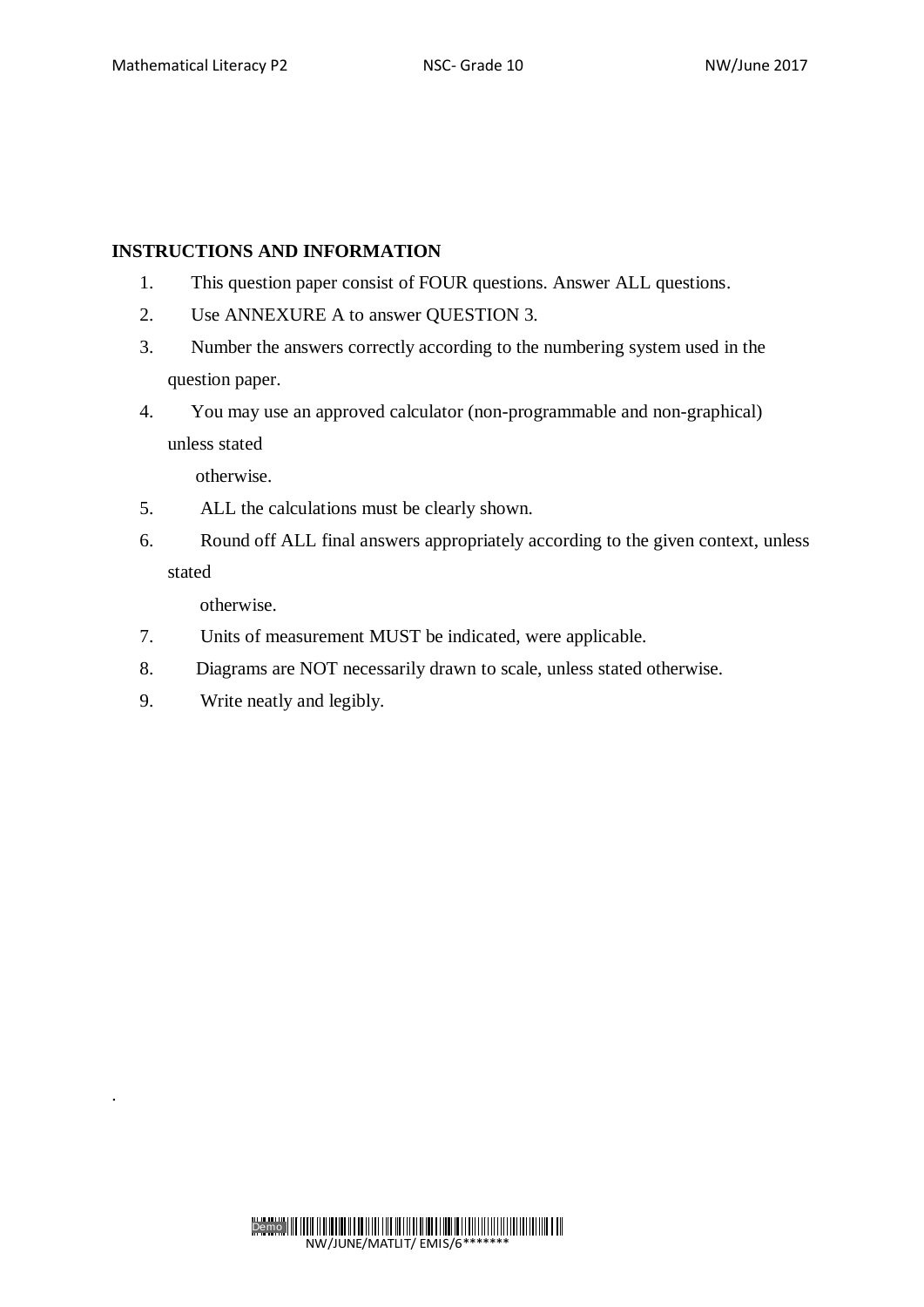1.1

Mr Diale is working for the North-West Health department in January. His monthly salary is R32 100,00. Mr Diale together with his wife have drafted their monthly budget for the month of June.

Below is a table showing Mr Diale's budget.

#### **TABLE 1: Mr DIALE'S BUDGET FOR THE MONTH OF JUNE**

| <b>Monthly Income</b>   |               | <b>Monthly Expenditure</b> |                       |
|-------------------------|---------------|----------------------------|-----------------------|
| Salary                  | R32 100,00    | <b>Bond Repayment</b>      | R8 000,00             |
| <b>Travel Allowance</b> | R3 000,00     | Bond and household         | R1 650,00             |
|                         |               | Insurance                  |                       |
|                         |               | <b>Municipal Rates</b>     | R645,00               |
|                         |               | Water                      | R525,00               |
|                         |               | Electricity                | R500,00               |
|                         |               | Grocery                    | R <sub>2</sub> 000,00 |
|                         |               | Car Insurance              | R570,00               |
|                         |               | Savings                    | 15% of total Income   |
|                         |               | Entertainment              | R <sub>2</sub> 000,00 |
|                         |               | <b>School Fees</b>         | R1 200,00             |
|                         |               |                            |                       |
| <b>Total Income</b>     | $A = R35 100$ |                            | B                     |
|                         |               |                            |                       |

Use the table and the information above to answer the questions that follow

- 1.1.1 Show how the value of A,R35 100 was calculated. (2)
- 1.1.2 Calculate the value of **B**. (4)
- 1.1.3 Mr Diale gets  $6,8\%$  salary increase on the 1<sup>st</sup> of April every year. Calculate his salary before the increment.
- (2)

1.1.4 Explain how will the current increase of VAT and petrol affect the Diale's budget (2)

1.2 Mr Diale leaves home at 6:30 and arrives at work at 7:10, how long does it take Mr Diale to arrive at his work place?

(2) **[12]**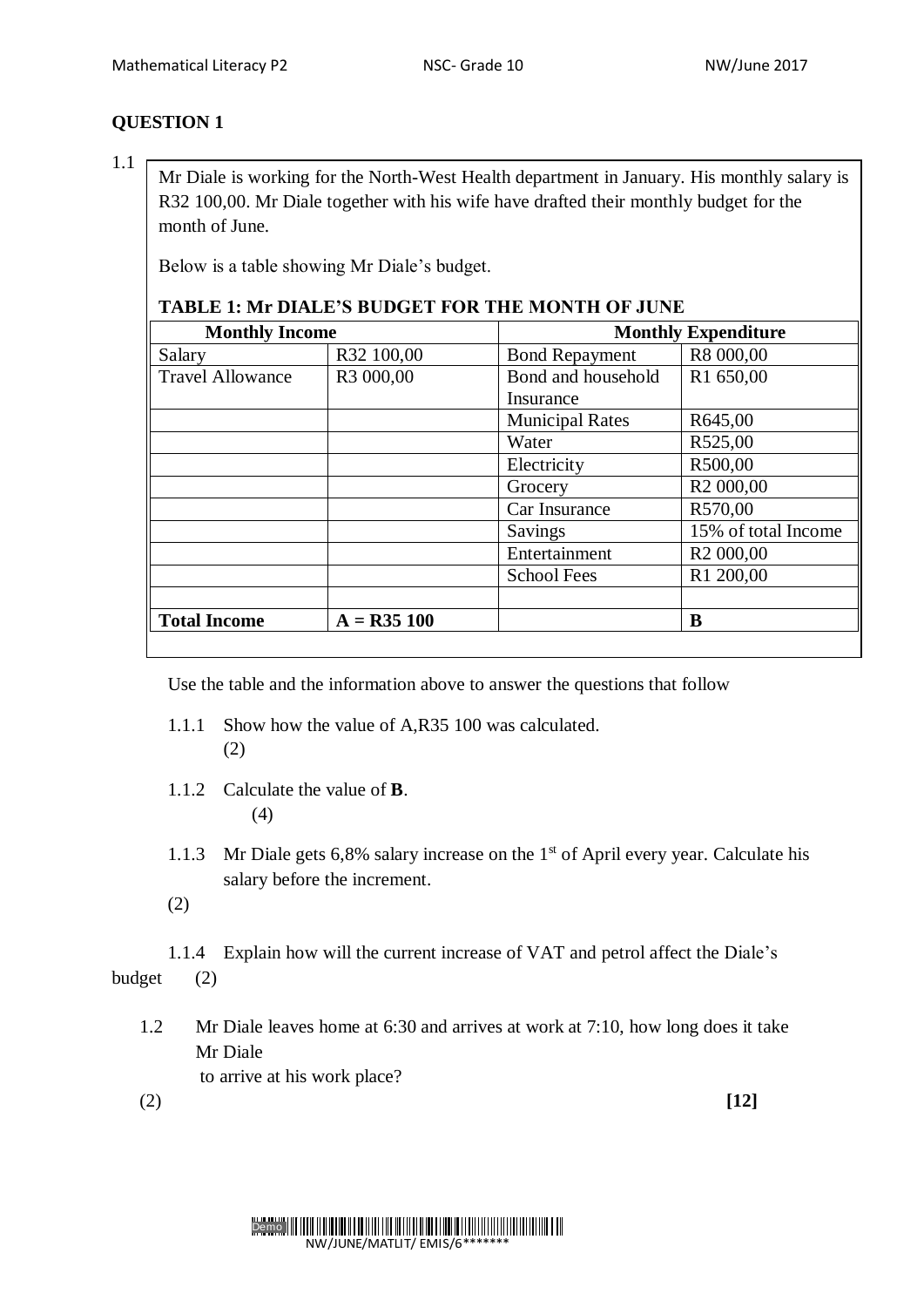2.1

Mr Diale's wife is unemployed and he has to support his parents who are both pensioners. He decided to start a courier company which is based in Rustenburg where he lives. His company works with small businesses and people who wants to send parcels from Rustenburg to different towns around North West.

Mr Diale charges a fixed amount of R100 plus R1,50 per kilometre travelled.

#### **DIALE'S COURIER SERVICES**



Use the information above to answer the questions that follow.

2.1.1 Write down the formula to calculate the delivery cost.

(2)

2.1.2 Calculate the total cost that the customer will pay if a parcel must be delivered from Rustenburg to Mafikeng which is 414 km to and from Rustenburg. (2)

2.1.3 Mr Diale's car uses 95 Octane petrol which costs R14,55 per litre. It is estimated that the price of 95 Octane petrol will go up by 43c per litre. Calculate how much he will spend to fill up the tank of his car which has a capacity of 65 litres. (4)

2.2 The parcel to be delivered to Mahikeng has a length 130cm and the beath of 80cm, calculate the area of the parcel to be delivered. You may the following formula : Area = length  $\times$  breath (2)

 **[10]**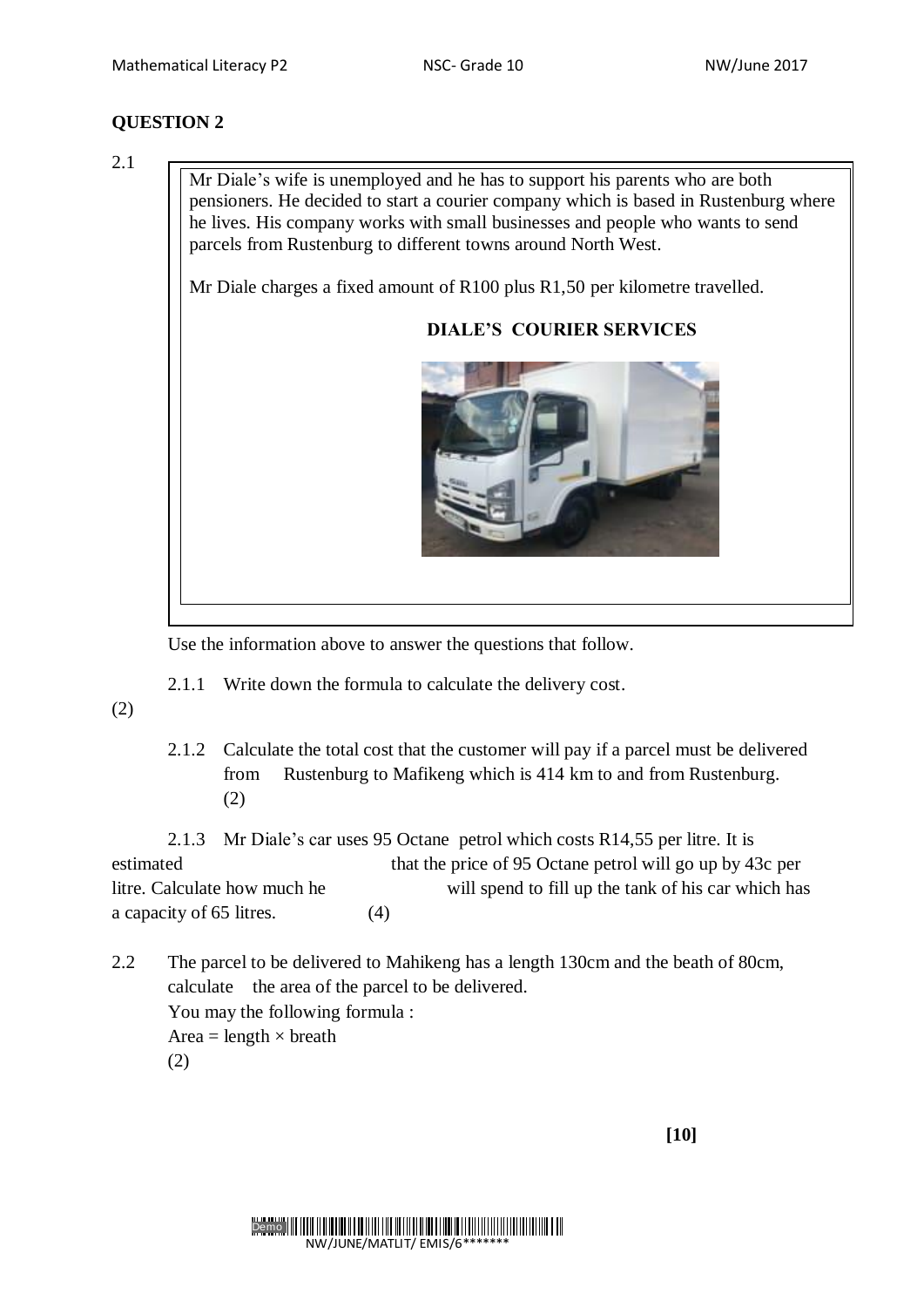A young couple is going to get married. They have chosen a hall for their ceremony and decided on how the seating plan should look like for the reception. The seating plan is represented in ANNEXURE A.

Refer to the seating plan in ANNEXURE A

- 3.1 How many people do the couple intend to invite? (3)
- 3.2 Why are there no chairs arranged on the shorter sides of the tables? (2)
- 3.3 A person seated at Table 6 close to the MAIN TABLE wants to put her gift on the GIFT TABLE. Describe a possible route this person can take without walking over the DANCE FLOOR. (2)
- 3.4 The caretaker of the hall stated that the area of the dance floor is 3  $\frac{1}{2}$  of the floor area of the

hall.

The length of the floor is 15,5 m and the width is 9 m. Calculate the area of the dance floor. You may use the formula:

 $Area = length \times width$ 

(4)

3.5 The groom's father offered to pay for the bride's wedding ring, which costs R1 349 including VAT. Calculate the VAT amount.

(2)

**[13]**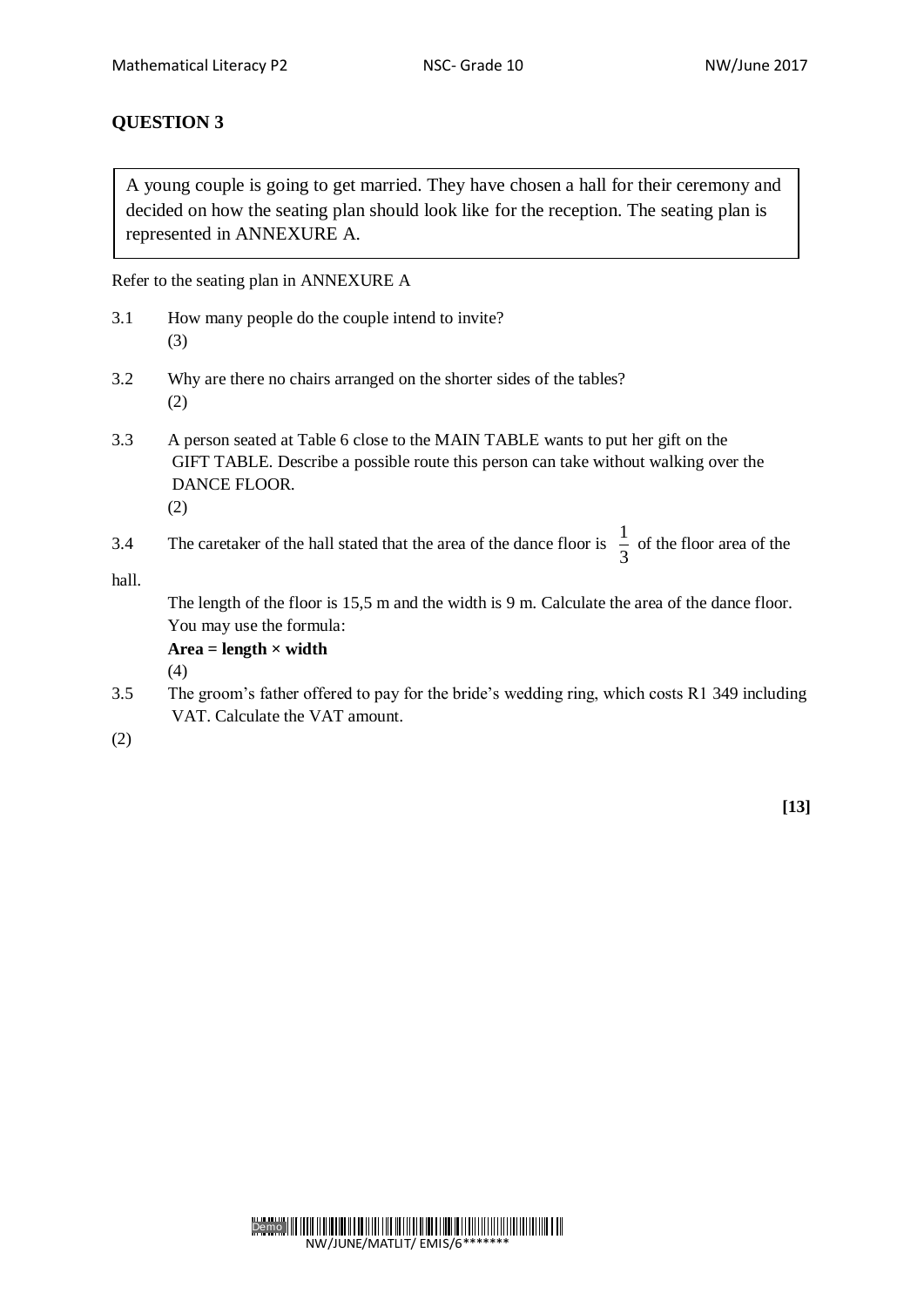The scale of a plan is 1:50

4.1 If the length of an item on the plan is 370 mm, determine the actual length of the item in

- metres.
	- (3)

4.2 Mpho and Tebogo worked for an old woman in their community by painting her house

 and cleaning the yard. They were each paid a total amount of R1 280,00 for the work they did. Mpho worked for 28 hrs and Tebogo worked for 36 hrs.

4.2.1 Write the hours that they worked as a simplified ratio. (2)

4.2.2 Calculate how much each of them should be paid.

(4)

- 4.3 Mpho took a trip to Cape Town. The journey will take 37 hrs to reach Cape Town.
	- 4.3.1 How long will the trip take in days and hours? (2)
	- 4.3.2 If Mpho is planning to leave for Cape Town at 10:00 on Wednesday 29<sup>th</sup> June. On what date and time will he arrive in Cape Town?
	- (2)
	- 4.3.3 Give ONE possible reason why it took Mpho 37 hours to reach Cape Town. (2)
		- **[15]**

#### **TOTAL: [50]**